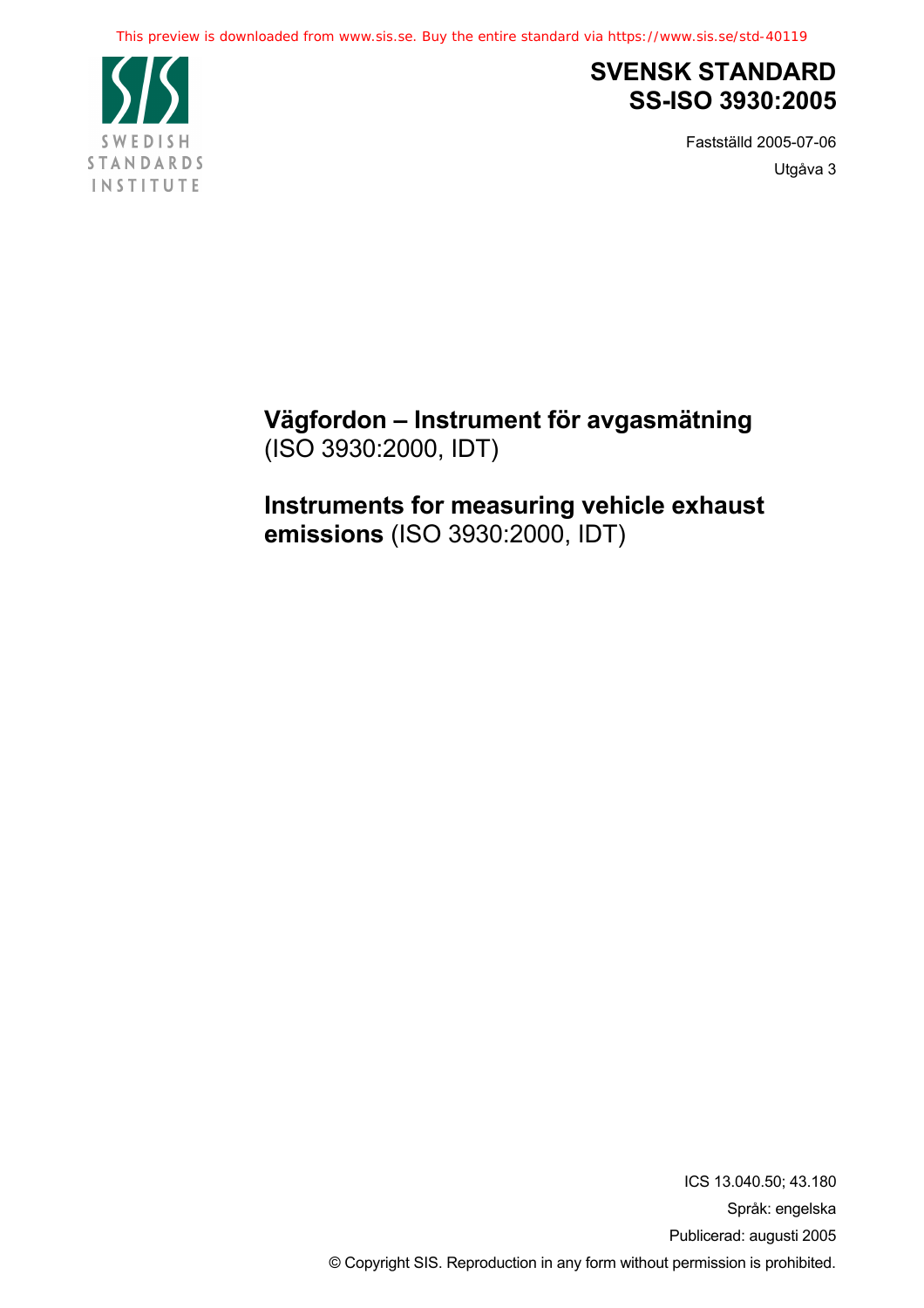Den internationella standarden ISO 3930:2000 gäller som svensk standard. Detta dokument innehåller den officiella engelska versionen av ISO 3930:2000 med Amd 1:2004 inarbetat.

Denna standard ersätter SS-ISO 3930, utgåva 2.

The International Standard ISO 3930:2000 has the status of a Swedish Standard. This document contains the official English version of ISO 3930:2000 with Amd.1:2004 incorporated.

This standard supersedes the Swedish Standard SS-ISO 3930, edition 2.

Upplysningar om **sakinnehållet** i standarden lämnas av SIS, Swedish Standards Institute, telefon 08 - 555 520 00.

Standarder kan beställas hos SIS Förlag AB som även lämnar **allmänna upplysningar** om svensk och utländsk standard. *Postadress*: SIS Förlag AB, 118 80 STOCKHOLM *Telefon*: 08 - 555 523 10. *Telefax*: 08 - 555 523 11 *E-post*: sis.sales@sis.se. *Internet*: www.sis.se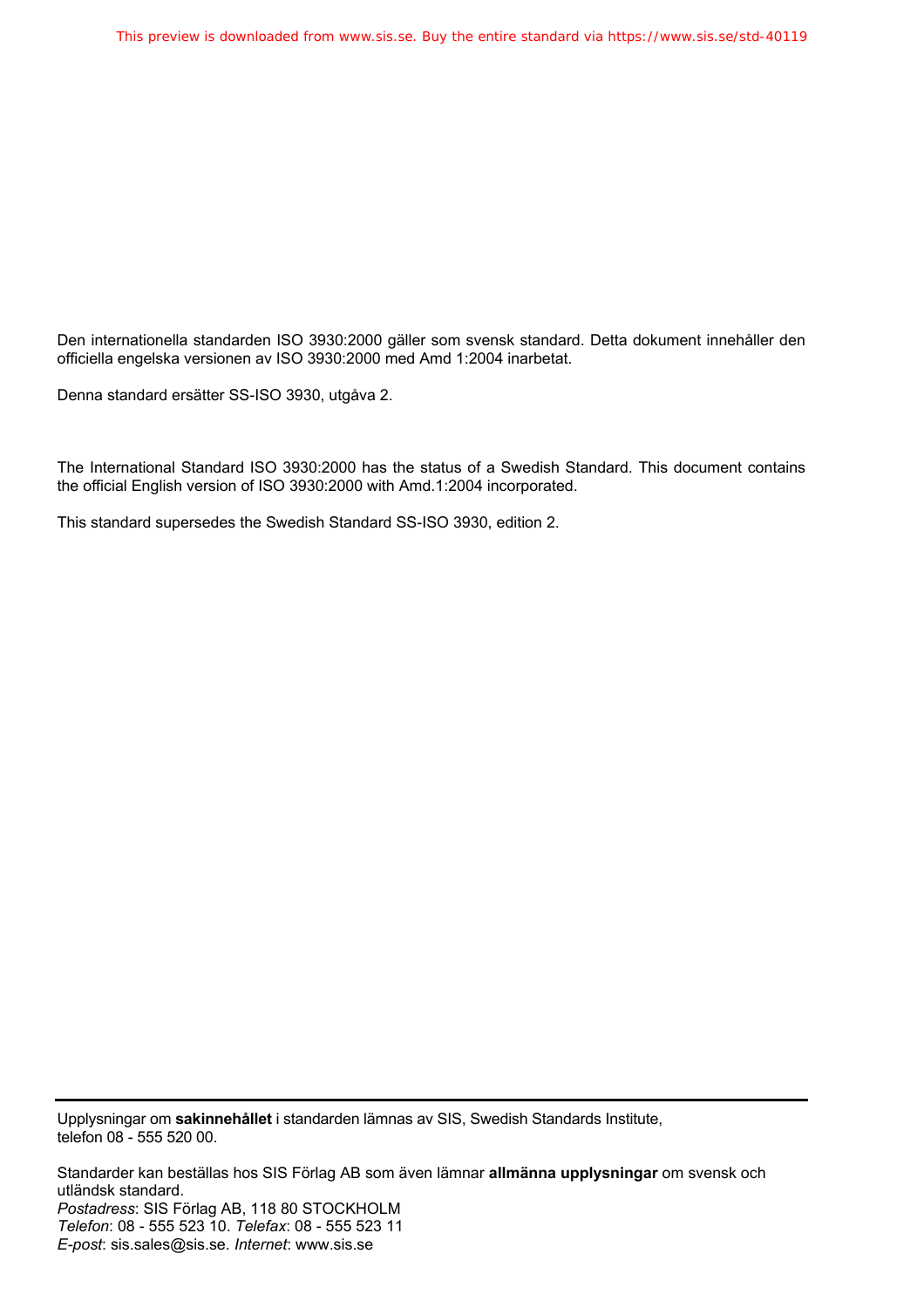# **Contents**

Page

| 1              |                                                                                         |  |
|----------------|-----------------------------------------------------------------------------------------|--|
| $\overline{2}$ |                                                                                         |  |
| 3              |                                                                                         |  |
| 4              |                                                                                         |  |
| 5              |                                                                                         |  |
| 6              |                                                                                         |  |
| $\overline{7}$ |                                                                                         |  |
| 8              |                                                                                         |  |
| 9              |                                                                                         |  |
|                | Annex A (normative/mandatory) Description of performance tests for pattern approval 14  |  |
|                | Annex B (normative/mandatory) Designation of calibration gases and their composition 22 |  |
|                |                                                                                         |  |
|                |                                                                                         |  |
|                |                                                                                         |  |
|                |                                                                                         |  |
|                |                                                                                         |  |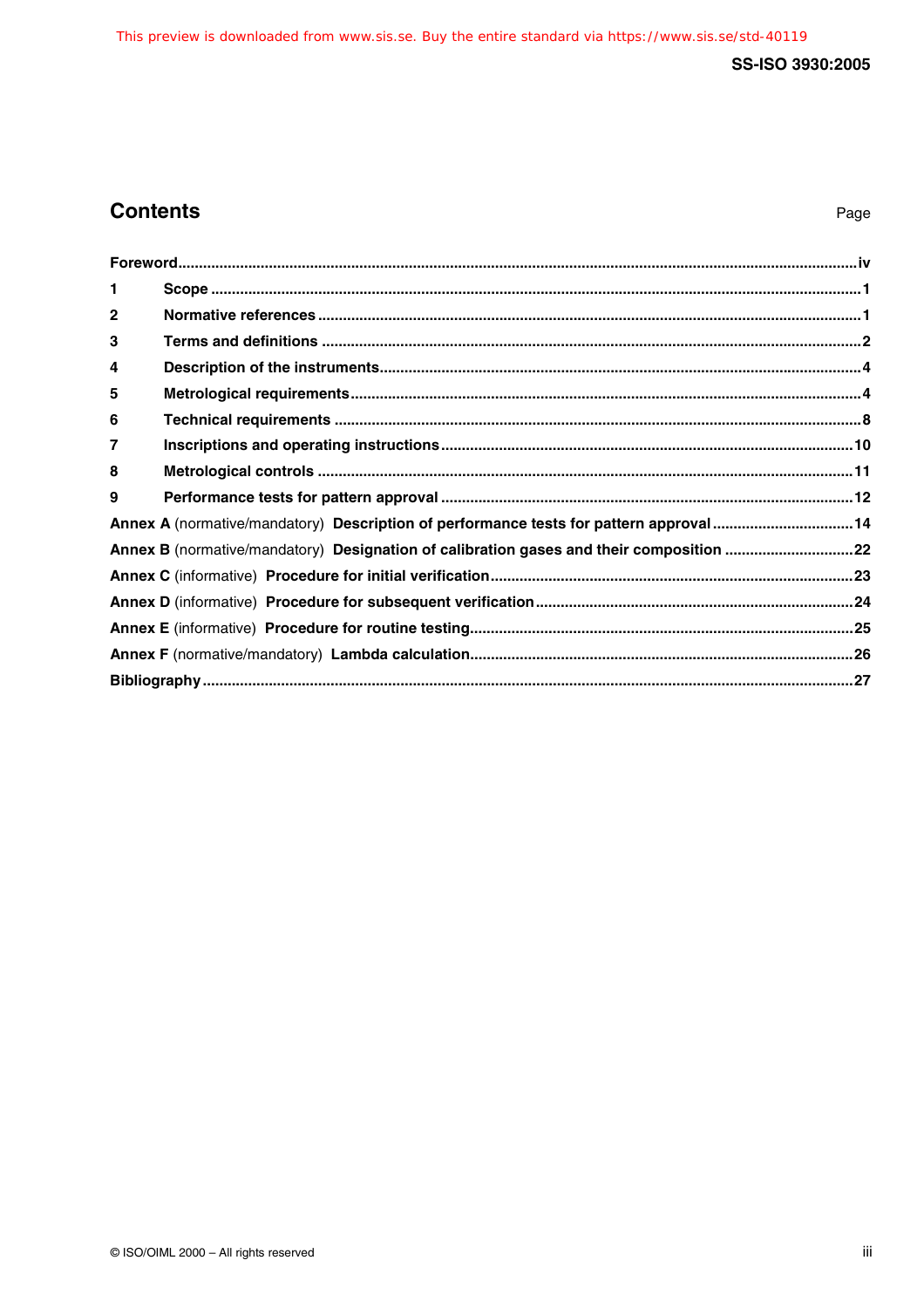# **Foreword**

**ISO (the International Organization for Standardization)** is a worldwide federation of national standards bodies (ISO member bodies). The work of preparing International Standards is normally carried out through ISO technical committees. Each member body interested in a subject for which a technical committee has been established has the right to be represented on that committee. International organizations, governmental and non-governmental, in liaison with ISO, also take part in the work. ISO collaborates closely with the International Electrotechnical Commission (IEC) on all matters of electrotechnical standardization.

International Standards are drafted in accordance with the rules given in the ISO/IEC Directives, Part 3.

Draft International Standards adopted by the technical committees are circulated to the member bodies for voting. Publication as an International Standard requires approval by at least 75 % of the member bodies casting a vote.

Attention is drawn to the possibility that some of the elements of this International Standard may be the subject of patent rights. ISO shall not be held responsible for identifying any or all such patent rights.

International Standard ISO 3930 was prepared by Technical Committee ISO/TC 22, Road vehicles, Subcommittee SC 5, Engines tests.

This third edition cancels and replaces the second edition (ISO 3930:1993), which has been technically revised.

Annexes A, B and F form an integral part of this International Standard/Recommendation. Annexes C, D and E are for information only.

NOTE Since this ISO International Standard is also an OIML International Recommendation, the designation "International Standard/Recommendation" is used throughout the text.

**The International Organization of Legal Metrology (OIML)** is a worldwide, intergovernmental organization whose primary aim is to harmonize the regulations and metrological controls applied by the national metrological services, or related organizations, of its Member States.

The two main categories of OIML publications are:

- International Recommendations (OIML R), which are model regulations that establish the metrological characteristics required of certain measuring instruments and which specify methods and equipment for checking their conformity; the OIML Member States shall implement these Recommendations to the greatest possible extent;
- International Documents (OIML D), which are informative in nature and intended to improve the work of the metrological services.

OIML Draft Recommendations and Documents are developed by technical committees or subcommittees which are formed by the Member States. Certain international and regional institutions also participate on a consultation basis.

Cooperative agreements are established between OIML and certain institutions, such as ISO and IEC, with the objective of avoiding contradictory requirements; consequently, manufacturers and users of measuring instruments, test laboratories, etc. may apply simultaneously OIML publications and those of other institutions.

International Recommendations and International Documents are published in French (F) and English (E) and are subject to periodic revision.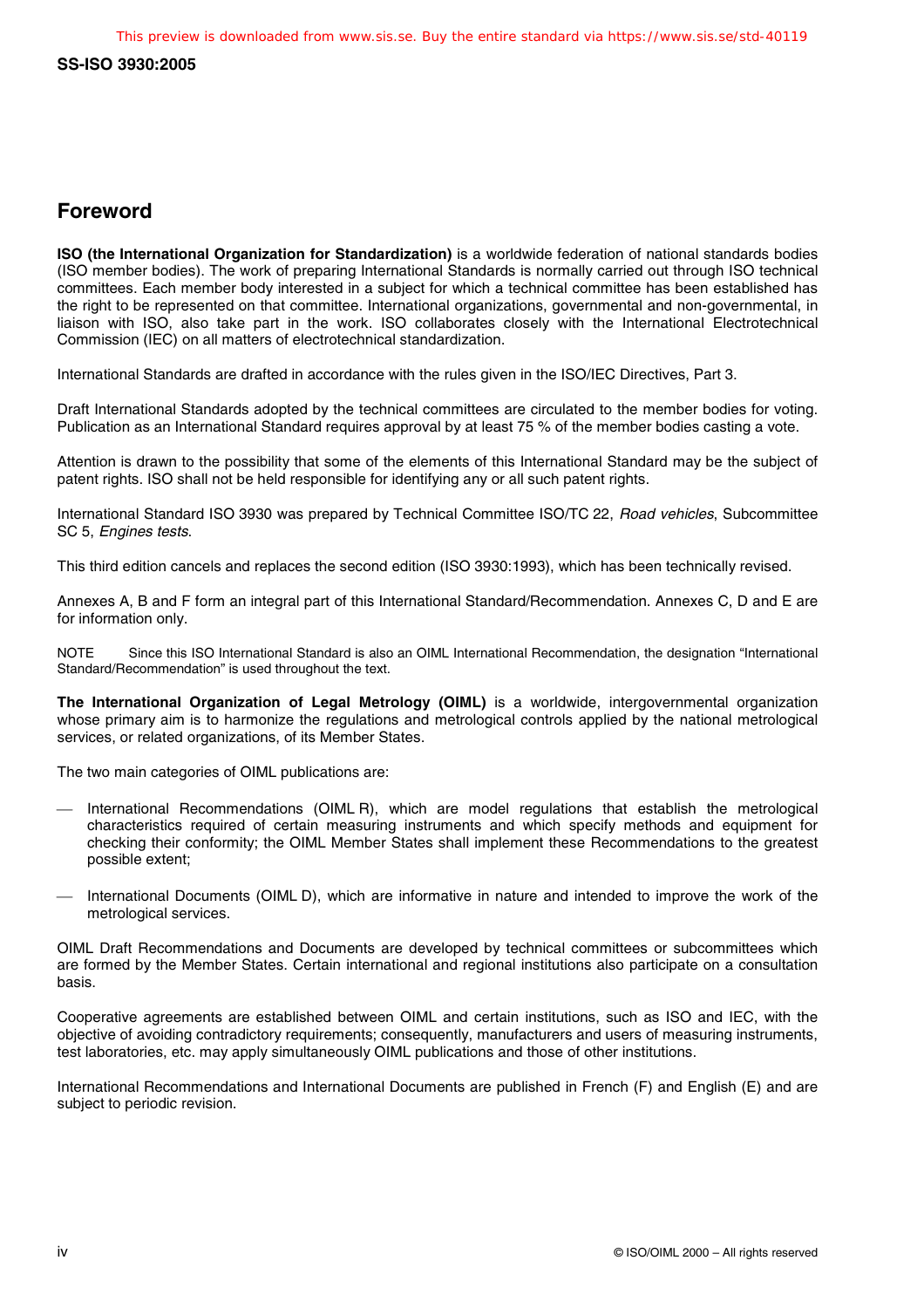This publication — reference OIML R 99, edition 2000 (E) — was developed by the OIML subcommittee TC 16/SC 1, Air Pollution. It was approved for final publication by the International Committee of Legal Metrology in 1997, and will be submitted to the International Conference of Legal Metrology in 2000 for formal sanction; it supersedes the previous edition dated 1991.

OIML publications may be obtained from the Organization's headquarters:

Bureau International de Métrologie Légale 11, rue Turgot - 75009 Paris - France Telephone: 33 (0)1 48 78 12 82 and 42 85 27 11 Fax: 33 (0)1 42 82 17 27 E-mail: biml@oiml.org

NOTE Since this OIML International Recommendation is also an ISO International Standard, the designation "International Standard/Recommendation" is used throughout the text.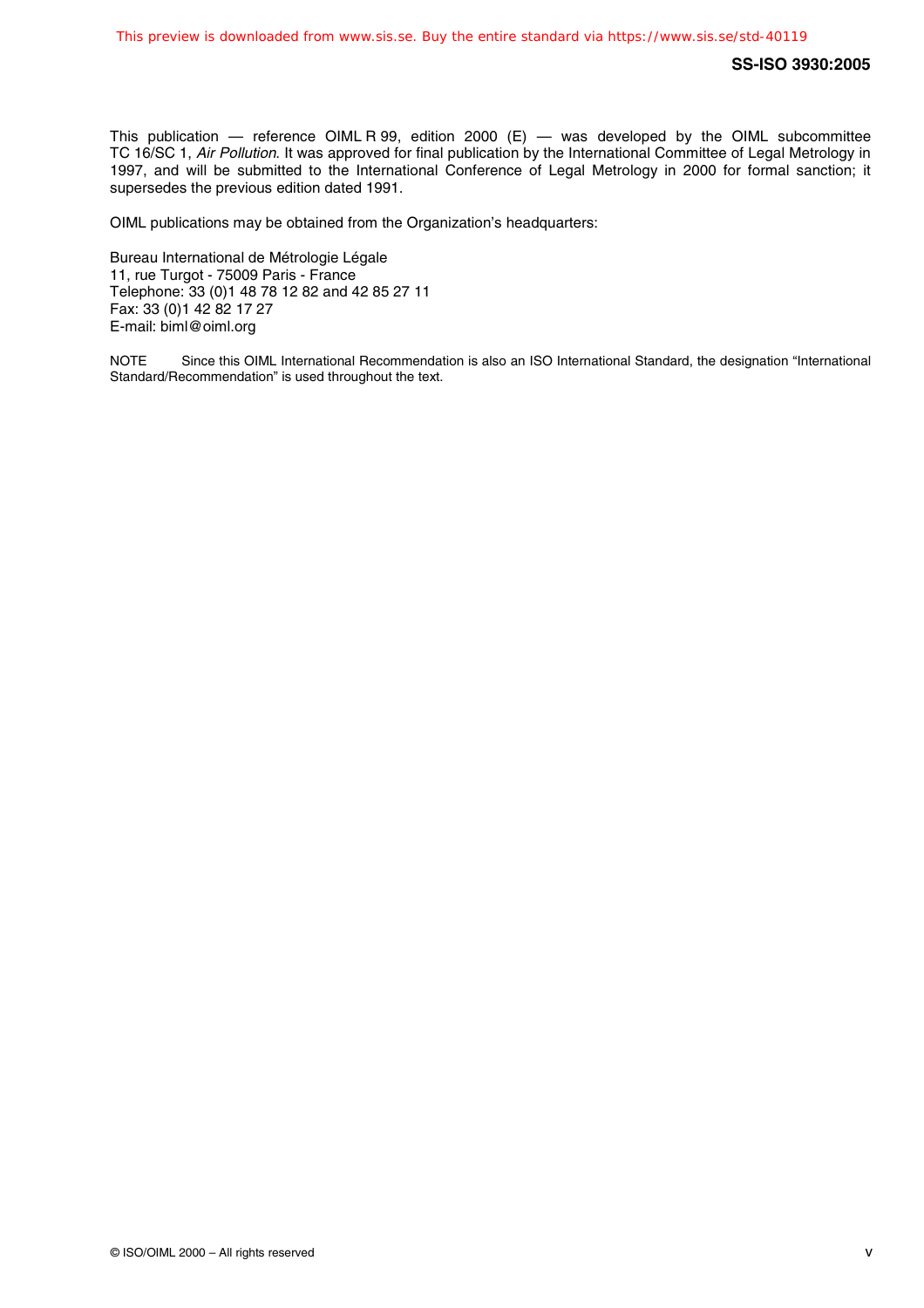This preview is downloaded from www.sis.se. Buy the entire standard via https://www.sis.se/std-40119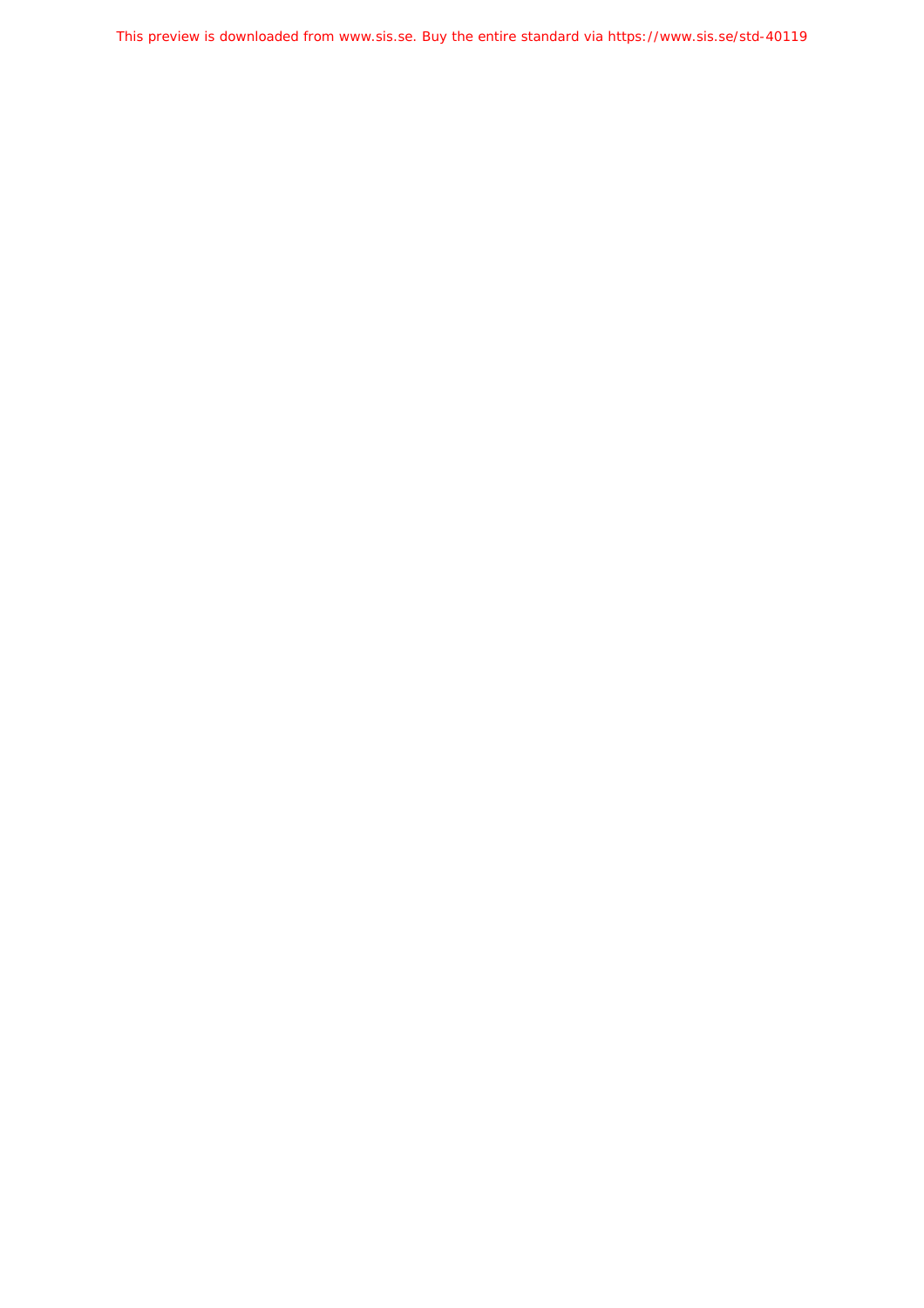# **Instruments for measuring vehicle exhaust emissions**

# **1 Scope**

This International Standard/Recommendation specifies the metrological and technical requirements and tests for measuring instruments [hereafter termed "instrument(s)"] that serve to determine the volume fractions of certain components of the exhaust gases emanating from motor vehicles, and establishes the conditions with which such instruments must comply in order to meet any OIML performance requirements.

It is applicable to instruments, particularly those used according to the procedure defined in ISO 3929, intended for the inspection and maintenance of in-use motor vehicles with spark ignition engines. These instruments are used to determine the volume fraction of one or more of the following exhaust gas components:

- carbon monoxide (CO);
- $\equiv$  carbon dioxide (CO<sub>2</sub>);
- hydrocarbons (HC, in terms of *n*-hexane); and
- oxygen  $(O_2)$

at the moisture level of the sample as analysed.

This International Standard/Recommendation covers instruments whose principle of detection is based on infrared absorption in gases for CO,  $CO<sub>2</sub>$  and HC. Oxygen is generally measured with a fuel cell. It is not intended, however, to exclude any other types of instruments that, although based on other principles of detection, meet the specified metrological and technical requirements and satisfy the associated tests. Three accuracy classes of the instruments, Class 0, Class I and Class II, are covered.

# **2 Normative references**

The following normative documents contain provisions which, through reference in this text, constitute provisions of this International Standard/Recommendation. For dated references, subsequent amendments to, or revisions of, any of these publications do not apply. However, parties to agreements based on this International Standard/Recommendation are encouraged to investigate the possibility of applying the most recent editions of the normative documents indicated below. For undated references, the latest edition of the normative document referred to applies. Members of ISO and IEC maintain registers of currently valid International Standards.

ISO 3929:1995, Road vehicles — Measurement methods for exhaust gas emissions during inspection or maintenance.

ISO 6145 (all parts), Gas analysis — Preparation of calibration gas mixtures — Dynamic volumetric methods.

ISO 7395, Gas analysis — Preparation of calibration gas mixtures — Mass dynamic method.

IEC 60068-2-1:1990, Environmental testing — Part 2: Tests — Test A: Cold.

IEC 60068-2-2:1974, Environmental testing — Part 2: Tests — Test B: Dry heat.

IEC 60068-2-3:1969, Environmental testing — Part 2: Tests — Test Ca: Damp heat, steady state.

IEC 60068-2-28:1990, Environmental testing — Part 2: Tests — Guidance for damp heat tests.

IEC 60068-2-31:1969, Environmental testing — Part 2: Tests — Test Ec: Drop and topple, primarily for equipment type specimens, and its Amendment 1: 1982.

IEC 60068-2-34:1973, Environmental testing — Part 2: Tests — Test Fd: Random vibration wide band — General requirements.

IEC 60068-2-36:1973, Environmental testing — Part 2: Tests — Test Fdb: Random vibration wide band — Reproducibility medium, and its Amendment 1: 1983.

IEC 60068-3-1:1974, Environmental testing — Part 3: Background information — Section 1: Cold and dry heat tests.

IEC 60068-3-1A:1978, Environmental testing — Part 3: Background information — First supplement.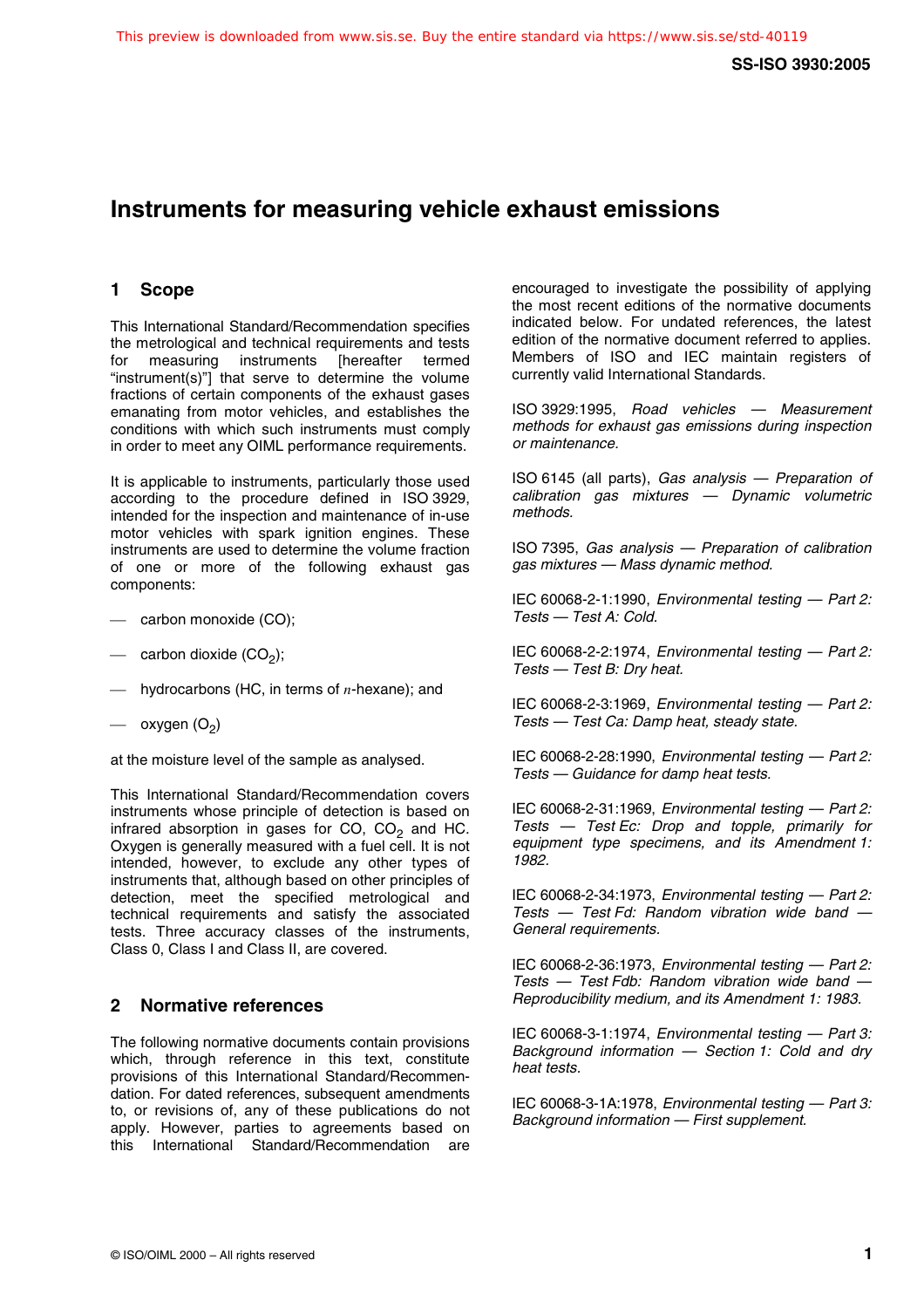IEC 61000-4-2:1995, Electromagnetic compatibility (EMC) — Part 4: Testing and measurement<br>techniques — Section 2: Electrostatic discharae - Section 2: Electrostatic discharge immunity test.

IEC 61000-4-3: Ed. 1.1, 1998, Electromagnetic<br>compatibility (EMC) — Part 4: Testing and compatibility (EMC) — Part 4: Testing and measurement techniques — Section 3: Radiated, radio-frequency, electromagnetic field immunity test.

IEC 61000-4-4:1995, Electromagnetic compatibility (EMC) — Part 4: Testing and measurement techniques — Section 4: Electrical fast transient/burst immunity test.

IEC 61000-4-6:1996, Electromagnetic compatibility (EMC) — Part 4: Testing and measurement techniques — Section 6: Immunity to conducted disturbances, induced by radio-frequency fields.

BIPM, IEC, IFCC, ISO, IUPAC, IUPAP, OIML:

International Vocabulary of Basic and General Terms in Metrology (VIM), Second edition, 1993.

# **3 Terms and definitions**

For the purposes of this International Standard/Recommendation, the following terms and definitions apply.

## **3.1**

#### **sampling probe**

tube that is introduced into the exhaust tail pipe of a vehicle to take gas samples

## **3.2**

#### **water separator**

device that removes water to a level that prevents condensation within the gas handling system downstream from its location

# **3.3**

# **filter unit**

device that removes particulate matter from the exhaust gas sample

#### **3.4**

#### **gas handling system**

all instrument components, from the sampling probe to the gas sample outlet, through which the exhaust gas sample is conveyed by the pump

## **3.5**

## **adjustment (of a measuring instrument)**

operation of bringing a measuring instrument into a state of performance suitable for its use (VIM: 1993, 4.30)

#### **3.6**

#### **user adjustment (of a measuring instrument)**

adjustment employing only the means at the disposal of the user (VIM: 1993, 4.31)

# **3.7**

#### **manual adjustment facility**

facility allowing the adjustment of the instrument by the user

#### **3.8**

#### **semi-automatic adjustment facility**

facility allowing the user to initiate an adjustment of the instrument without having the possibility of influencing its magnitude, whether the adjustment is automatically required or not

NOTE For those instruments that require the values of the volume fractions of the calibration gas to be entered manually, the facility is considered to be semi-automatic.

## **3.9**

## **automatic adjustment facility**

facility performing the adjustment of the instrument as programmed without the intervention of the user, to initiate the adjustment or its magnitude

## **3.10**

#### **zero-setting facility**

facility to set the indication of the instrument to zero

## **3.11**

#### **calibration gas adjustment facility**

facility to adjust the instrument to the value of a calibration gas

## **3.12**

# **internal adjustment facility**

facility to adjust the instrument to a designated value without the use of an external calibration gas

## **3.13**

#### **warm-up time**

elapsed time between the instant power is applied to an instrument and the instant at which the instrument is capable of complying with the metrological requirements

## **3.14**

#### **response time**

time interval between the instant when the instrument is subjected to a specified abrupt change in gas mixture composition and the instant when the response reaches within specified limits its final steady value

NOTE Adapted from VIM: 1993, 5.17.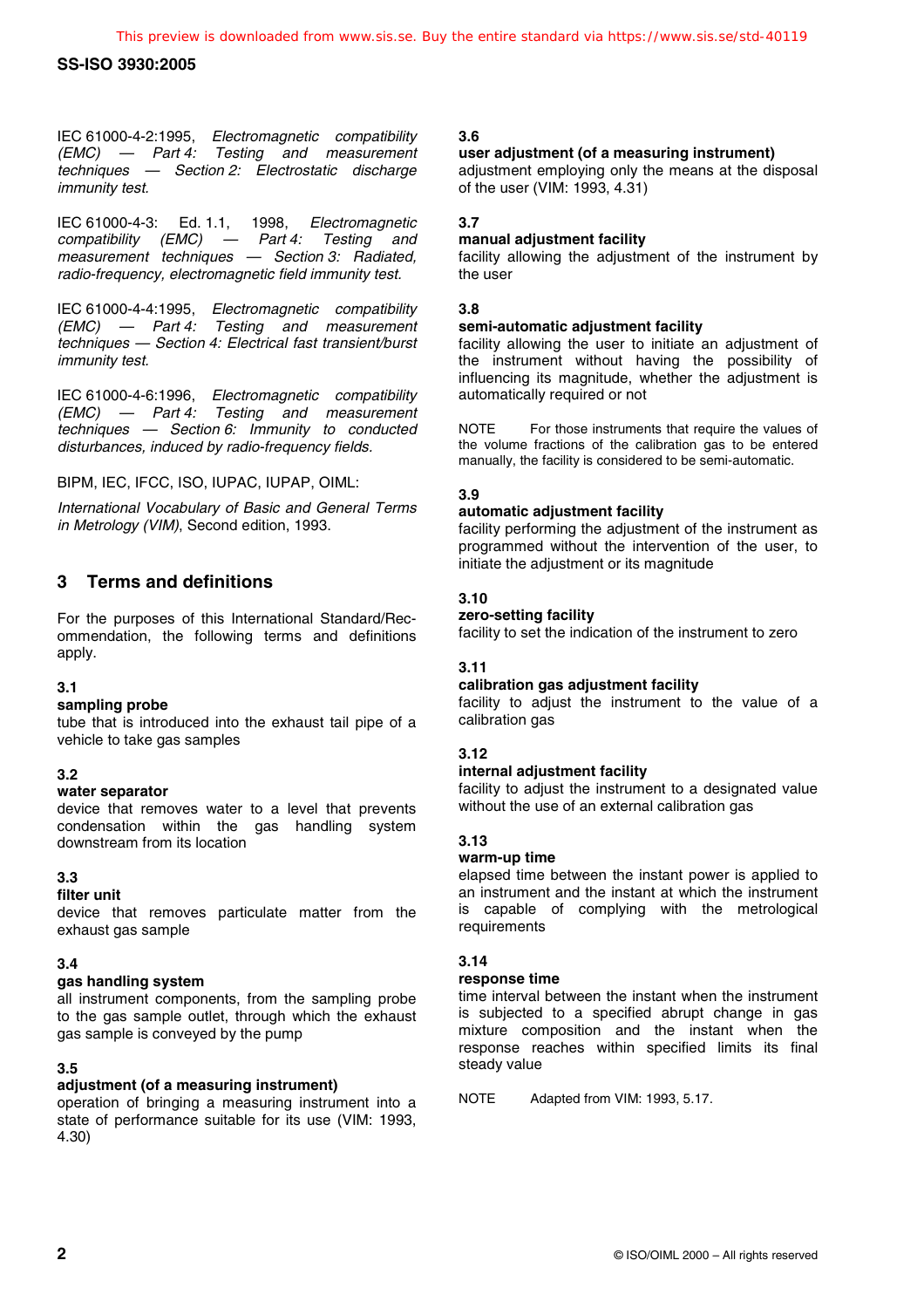This preview is downloaded from www.sis.se. Buy the entire standard via https://www.sis.se/std-40119

**SS-ISO 3930:2005**

## **3.15**

#### **error (of indication)**

indication of a measuring instrument minus a true value of the corresponding input quantity. (VIM: 1993, 5.20)

## **3.16**

## **intrinsic error**

error of a measuring instrument, determined under reference conditions (VIM: 1993, 5.24)

# **3.17**

## **absolute error of measurement**

result of a measurement minus the conventional true value of the measurand

NOTE Adapted from VIM: 1993, 3.10.

## **3.18**

## **relative error**

absolute error of measurement divided by the conventional true value of the measurand

NOTE Adapted from VIM: 1993, 3.12.

# **3.19**

## **fault**

difference between the error of indication and the intrinsic error of the instrument

# **3.20**

## **significant fault**

fault the magnitude of which is greater than the magnitude of the maximum permissible error on initial verification

NOTE The following faults are considered not to be significant.

- a) fault arising from simultaneous and mutually independent causes in the instrument itself or in its checking facilities;
- b) faults implying the impossibility to perform any measurement;
- c) transitory faults being momentary variations in the indication, which cannot be interpreted, recorded or transmitted as a measurement result; and
- d) faults giving rise to variations in the measurement results that are so large as to be noticed by all users of the instruments.

## **3.21**

## **influence quantity**

quantity that is not the measurand but which affects the result of the measurement (VIM: 1993, 2.7)

# **3.22**

#### **rated operating conditions**

conditions of use giving the ranges of the influence quantities for which the metrological characteristics of an instrument are intended to lie within the specified maximum permissible errors

NOTE Adapted from VIM: 1993, 5.5.

#### **3.23**

## **influence factor**

influence quantity having a value within the rated operating conditions of the instrument

## **3.24**

## **disturbance**

influence quantity having a value within the limits specified in this International Standard/Recommendation but outside the rated operating conditions of the instrument

# **3.25**

## **reference conditions**

conditions of use prescribed for testing the performance of a measuring instrument or for intercomparison of results of measurements (VIM: 1993, 5.7)

## **3.26**

## **checking facility**

facility that is incorporated in the instrument and that enables significant faults to be detected and acted upon

NOTE "Acted upon" means any adequate response by the instrument (luminous or acoustic signal, blocking of process, etc.)

## **3.27**

## **automatic checking facility**

checking facility operating without the intervention of the user

# **3.27.1**

**permanent automatic checking facility (type P)** automatic checking facility operating during each measurement cycle

## **3.27.2**

**intermittent automatic checking facility (type I)** automatic checking facility operating at certain time intervals or per fixed number of measurement cycles

# **3.28**

## **test**

series of operations intended to verify the compliance of the equipment under test (EUT) with specified requirements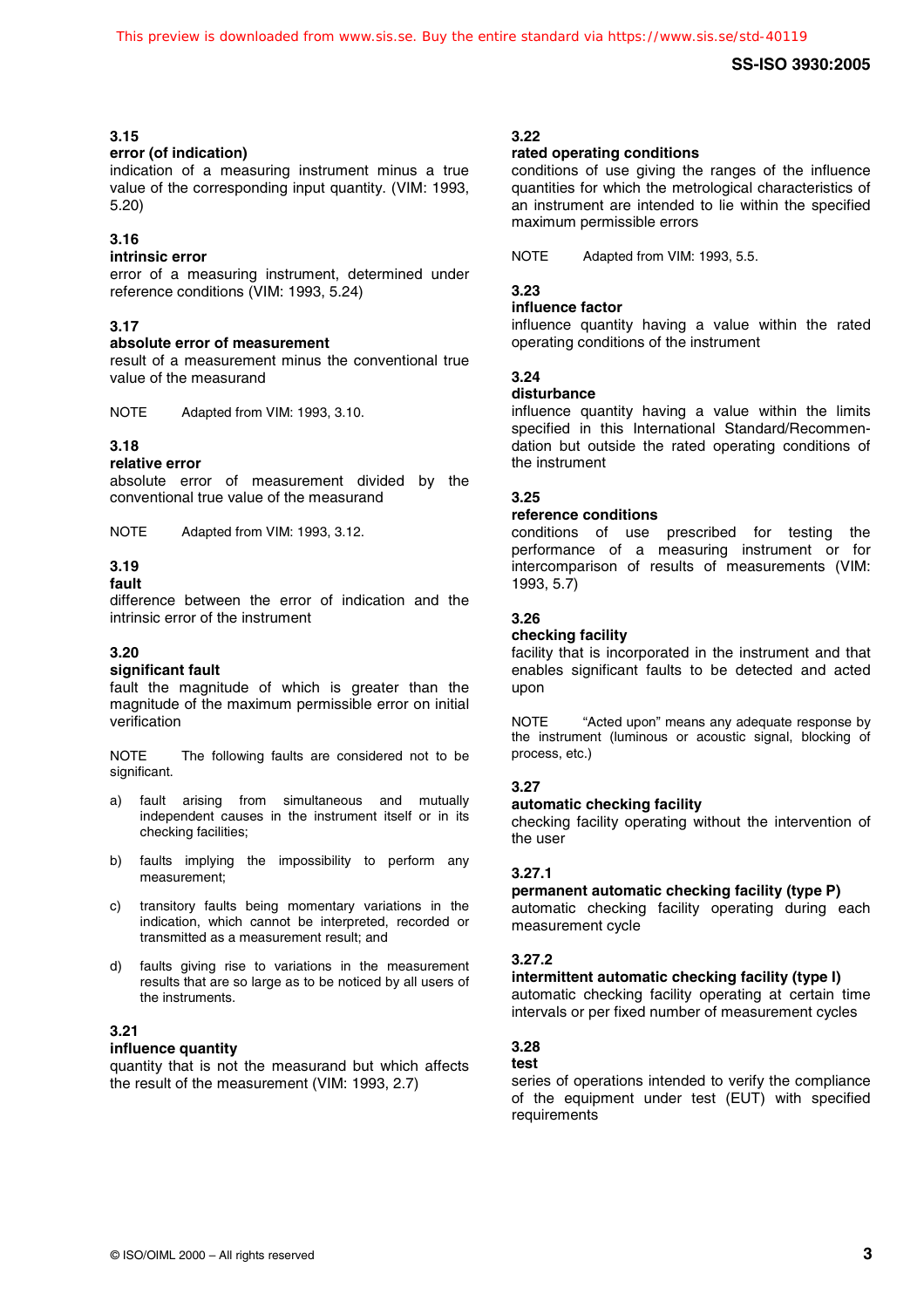#### **3.29**

#### **lambda**

dimensionless value representative of the burning efficiency of an engine in terms of the air/fuel ratio in the exhaust gases and determined with a referenced standardised formula

#### **3.30**

#### **calibration gas**

stable gas mixture of known concentration used for periodic calibration of the instruments and for various performance tests

#### **3.31**

#### **modulus (of a number) absolute value**

value of the number without regard to its sign

#### **3.32**

#### **hand-held instrument**

type of instrument that is designed for hand-held transportation by one person with its standard accessories, and that rests on a suitable surface during use

# **4 Description of the instruments**

**4.1** Generally, the instruments provide a means for sampling and then measuring the exhaust gases emitted from the tail pipe of a motor vehicle. A pump provides the means for conveying the gas sample through a gas handling system. One or more detection devices, incorporated in the gas handling system, analyse the sample and provide signals related to the volume fractions of gas components of interest, namely CO, CO<sub>2</sub>, HC and  $O<sub>2</sub>$ . The detector signals are then electrically processed to display and possibly record the results of a measurement in volume fractions of the gas components together with other important related information such as a lambda value calculation.

**4.2** Acceptable overall performance of instrument is dependent upon its various components for the associated characteristics. An example of an instrument using gas calibration for adjustment is shown in Figure 1.

**4.3** The major instrument components are as follows:

- a sampling probe introduced in the tail pipe of an operating motor vehicle to collect the exhaust gas sample;
- a hose with associated tubing connected to the probe to provide a path for the gas sample to enter, pass through and exit the instrument;
- a pump to convey the gases through the instrument;
- a water separator to prevent water condensation from forming in the instrument;
- a filter to remove particulate matter that could cause contamination of various sensitive parts of the instrument;
- ports downstream from the water separator and filter to introduce ambient air and calibration gas when required by the technology used;
- detection devices to analyse the gas sample into its components according to volume fractions;
- a data system to process the signal and an indicating device to display the results of a measurement; and
- a control facility to initiate and check instrument operations and a manual, semi-automatic, or automatic adjustment facility to set instrument operating parameters within prescribed limits.

# **5 Metrological requirements**

## **5.1 Indication of the measured result**

The volume fractions of the gas components shall be expressed as a percentage  $(%$  vol) for CO, CO<sub>2</sub> and  $O<sub>2</sub>$  and in parts per million (ppm vol) for HC. The inscriptions for these units shall be assigned unambiguously to the indication, for example "% vol CO", "% vol CO<sub>2</sub>", "% vol O<sub>2</sub>" and "ppm vol HC".

NOTE Historically, the units of volume fraction have been used for field inspection; however blended gases can generally be manufactured in molar fractions to more accurate standards. Assuming the gas mixtures obey the ideal gas law, molar fractions are considered to be equal to volume fractions in this International Standard/Recommendation.

## **5.2 Measuring range**

The minimum indicating ranges that may be subdivided shall be as given in Table 1.

| . .<br>۰,<br>×<br>×<br>۰. |  |
|---------------------------|--|
|---------------------------|--|

| <b>Class</b> | <b>Measuring ranges</b> |             |             |            |  |
|--------------|-------------------------|-------------|-------------|------------|--|
|              | $CO%$ vol               | $CO2$ % vol | $O2$ % vol  | HC ppm vol |  |
| 0 and I      | $0$ to $5$              | 0 to 16     | 0 to 21     | 0 to 2 000 |  |
|              | 0 <sub>to</sub> 7       | 0 to 16     | $0$ to $21$ | 0 to 2 000 |  |